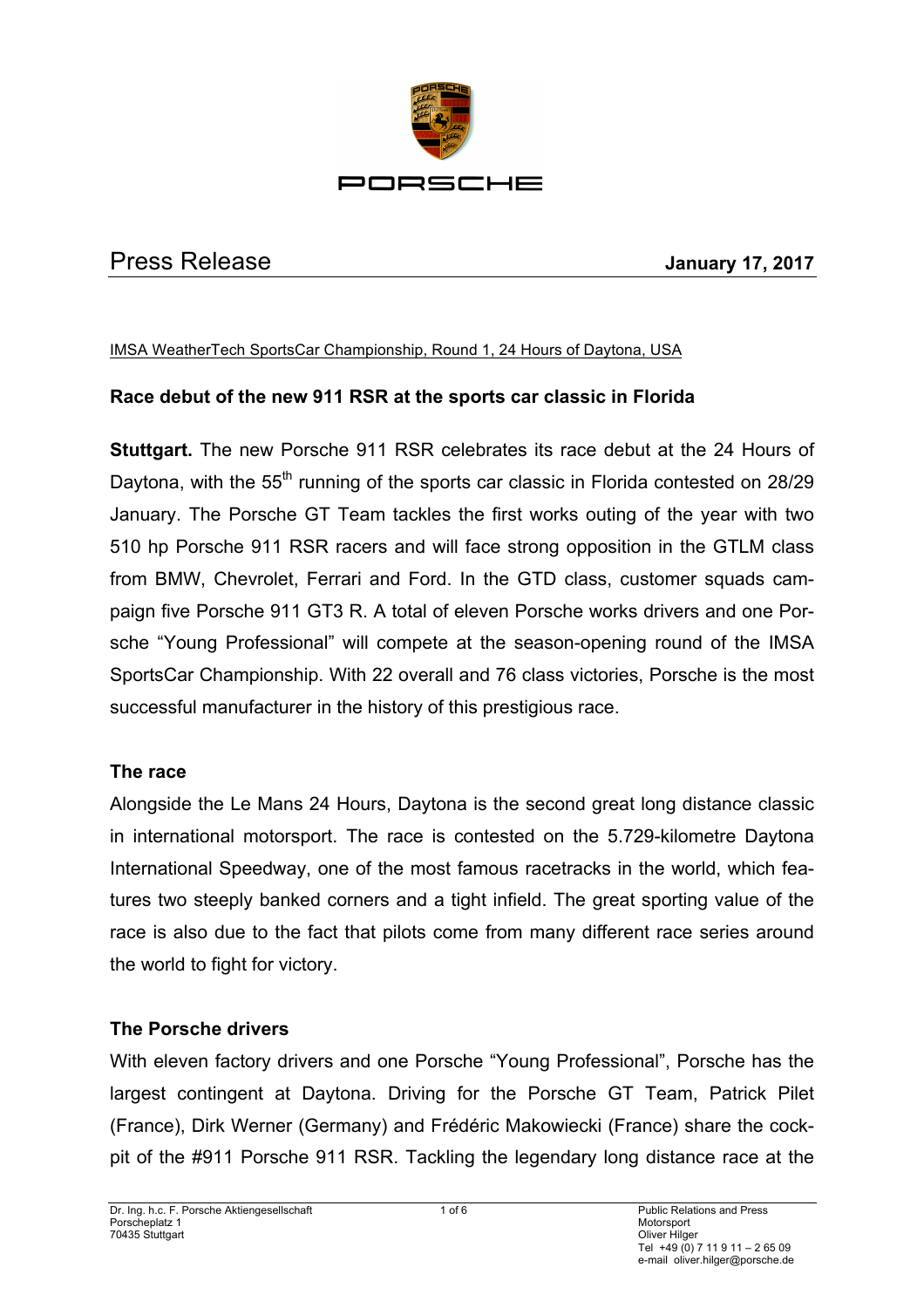wheel of the #912 racer are Laurens Vanthoor (Belgium), 2016 winner of the FIA GT World Cup and the Intercontinental GT Challenge, as well as Kévin Estre (France) and Richard Lietz (Austria). In the 911 GT3 R race cars fielded by five customer teams are factory drivers Jörg Bergmeister (Germany/Park Place Motorsports), Michael Christensen (Denmark/Alegra Motorsports), Patrick Long (USA/CORE Autosport), Sven Müller (Germany/Manthey-Racing) and Wolf Henzler (Germany/TRG) as well as Porsche "Young Professional" Matteo Cairoli (Italy/Manthey-Racing). For Dirk Werner, Laurens Vanthoor and Sven Müller, the 24 Hours of Daytona is their first race as Porsche works drivers.

# **The Porsche vehicles**

The 911 RSR is a completely new development: the suspension, body structure, aerodynamic concept, engine and transmission have all been designed in Weissach from scratch. Depending on the size of the restrictor, the motor, which is now positioned in front of the rear axle, puts out around 375 kW (510 hp). Thanks to the particularly large rear diffuser combined with a top-mounted rear wing, the level of downforce and the aerodynamic efficiency were significantly improved. The new factory design of the 911 RSR with the basic colours white, red and black has further developed the clear and dynamic design language of Porsche Motorsport. The 911 GT3 R celebrated its race debut a year ago in Daytona mounted with the new ultra-modern, four-litre, flat-six engine with direct fuel injection. Porsche had designed the more than 368 kW (500 hp) customer sports racer for worldwide GT3 series on the basis of the 911 GT3 RS production sports car.

# **Porsche successes**

The first of 22 outright Porsche victories at Daytona went to Vic Elford, Jochen Neerpasch, Rolf Stommelen, Jo Siffert and Hans Herrmann in 1968 in a Porsche 907LH (longtail). In the traditionally very competitive GT classes, Porsche has notched up a record 76 wins. The most recent win in the GTLM class was in 2014 with Richard Lietz, Nick Tandy and Patrick Pilet at the wheel of a 911 RSR. Five overall victories in the years 1973, 1975, 1977, 1979 and 1991 as well as a class win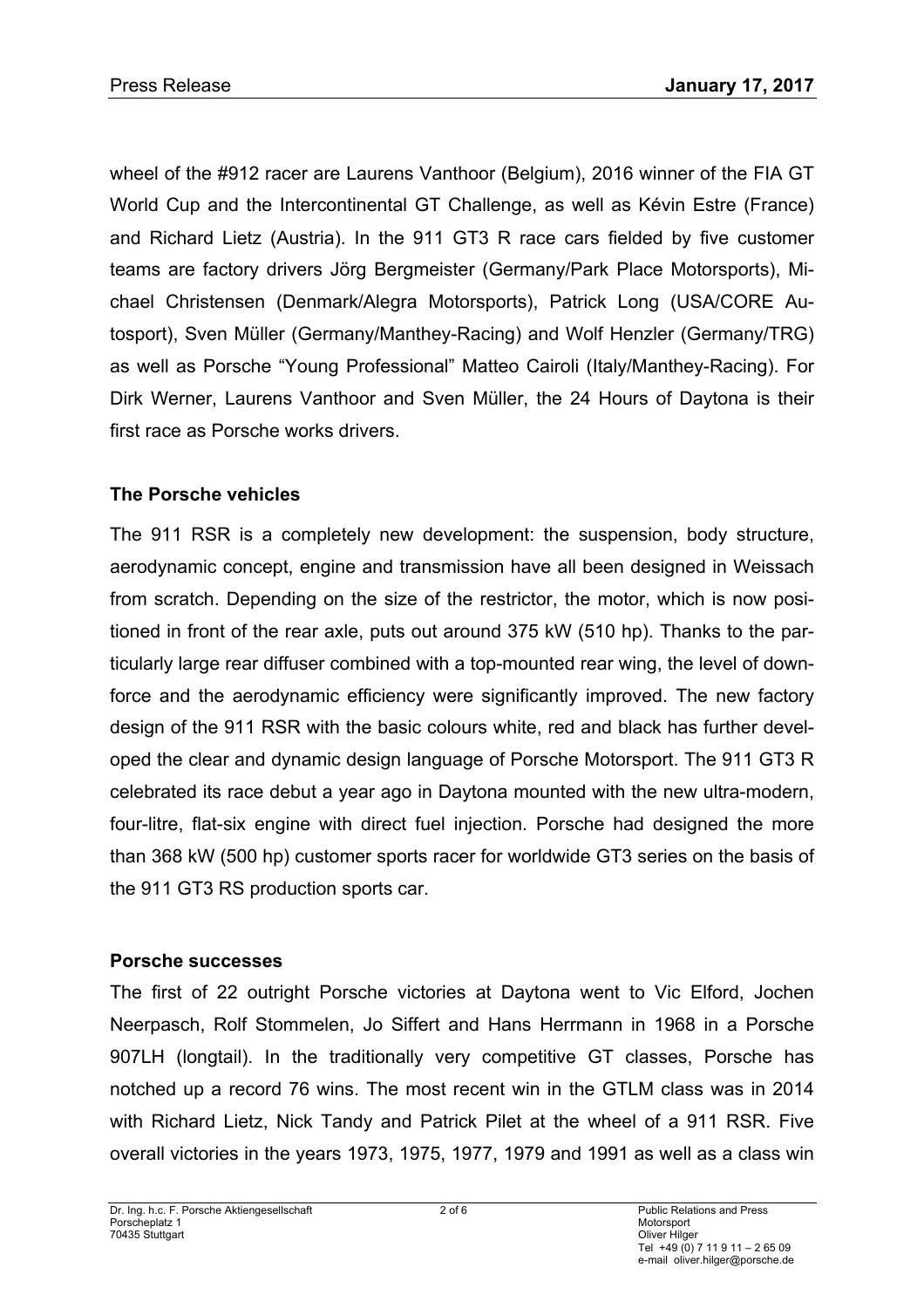in 1972 at the race in Florida makes the American Hurley Haywood the most successful Porsche pilot at Daytona.

#### **The schedule**

The 24-hour race at Daytona starts on Saturday, 28 January, at 14.30 hours local time (20.30 hrs CET). Outside the USA, the race can be seen live on www.imsa.com.

### **Comments before the race**

**Dr Frank-Steffen Walliser,** Head of Porsche Motorsport: "The 24 Hours of Daytona is the perfect race to debut our new 911 RSR. Porsche celebrated some of its greatest victories at this fascinating long distance classic, and we're looking forward to showcasing our 100% newly developed car to sports car fans in the USA at its maiden outing. Facing the first factory entry of the year against very strong opposition, the Porsche GT Team is hoping that the 911 RSR performs well and has a race without any major problems. We also want our customer teams running our 911 GT3 R to experience a good and successful start into the season."

**Marco Ujhasi**, Overall Project Leader GT Works Motorsport: "Daytona is the first big race of the year and that alone poses a special challenge. Adding to the suspense this year is that it's the first race outing of our new 911 RSR. We conducted intensive tests over the last few months and gained vital insights. The new driver combinations have already meshed well together. So, in this respect, we're heading to Daytona feeling very confident."

Patrick Pilet (911 RSR #911): "It's always exciting to contest this race, especially now, of course, with our new car which we've worked hard on developing over the last year. The last time we came to Daytona with a new 911 RSR was in 2014, and we won. Hopefully, that's a good omen."

**Dirk Werner (911 RSR #911):** "I couldn't have wished for a better race for my first outing as a Porsche works driver. I'm very impressed from what I've seen so far of the 911 RSR. I know how much effort goes into the development of the car and I hope that we can turn those huge efforts into a good result on the racetrack."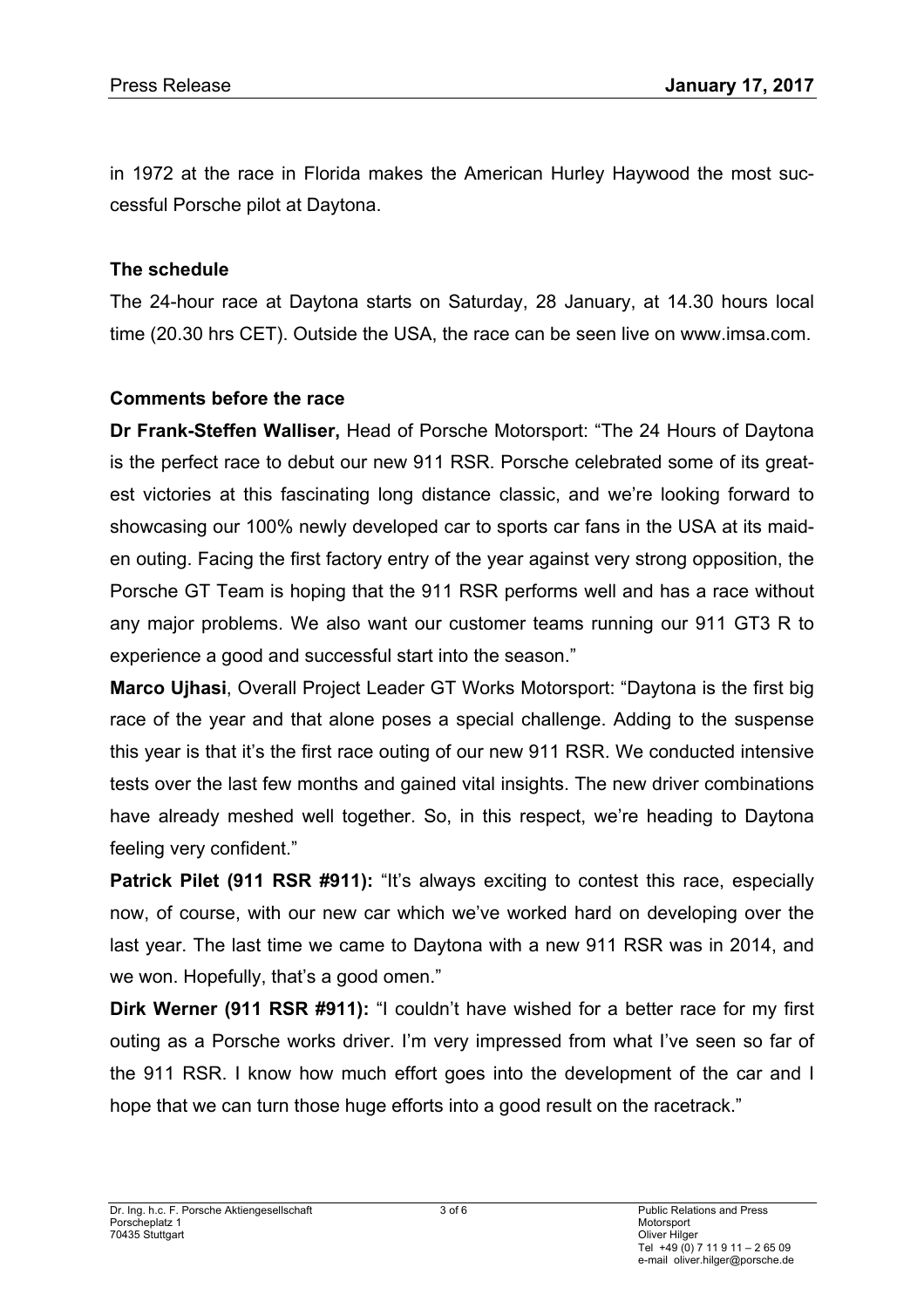**Frédéric Makowiecki (911 RSR #911):** "A 24-hour race is something very special for every race driver, but at the same time it's an incredibly exciting task. I'm looking forward to racing in the USA again – and in Daytona, no less, at one of the most important and challenging long distance races in the world."

**Kévin Estre (911 RSR #912):** "It's always thrilling to start a season with a new car. Daytona is an important venue to establish where we stand, but it also has its quirks. You have to attack right from the start, but you can't afford to take too many risks so that you have a healthy car at the end to fight for victory. I hope we find the best compromise and finish amongst the leaders with our new 911 RSR."

**Laurens Vanthoor (911 RSR #912):** "To contest my first race as a Porsche factory driver in Daytona is something very special for me. It's a dream come true. I really wanted to compete in the USA and have Kévin alongside me as a teammate – and in fact all my wishes were granted. Now it's up to me to justify that confidence at my first Daytona race by performing well."

**Richard Lietz (911 RSR # 912):** "The successes that Porsche has already celebrated in Daytona are a huge motivation for us all. The new 911 RSR proved to be outstanding during the preparation phase, and we drivers know what it takes to finish at the front of this race."

**Wolf Henzler (911 GT3 R #991):** "The 911 GT3 R is a great racing car for customers. I had a lot of fun driving it at Daytona last year. I'm looking forward to contesting the entire season in the USA for my new TRG team and I hope that we achieve a great start into the new season."

**Patrick Long (911 RSR #54):** "Daytona is a great start to the season. I've contested this race many times, yet I really look forward to it every time. The 911 GT3 R has great aerodynamics and is the ideal car for Daytona. It's good on the straights and under braking. That's critical on this racetrack."

**Jörg Bergmeister (911 GT3 R #73):** "I've won Daytona three times, yet every year I can't wait to race there again. Heading into the new season with such a classic against strong opposition from many different racing series is simply fun."

**Sven Müller (911 GT3 R #59):** "Ever since our tests in early January on this great racetrack, my anticipation has been growing. I can hardly wait for the race to start. I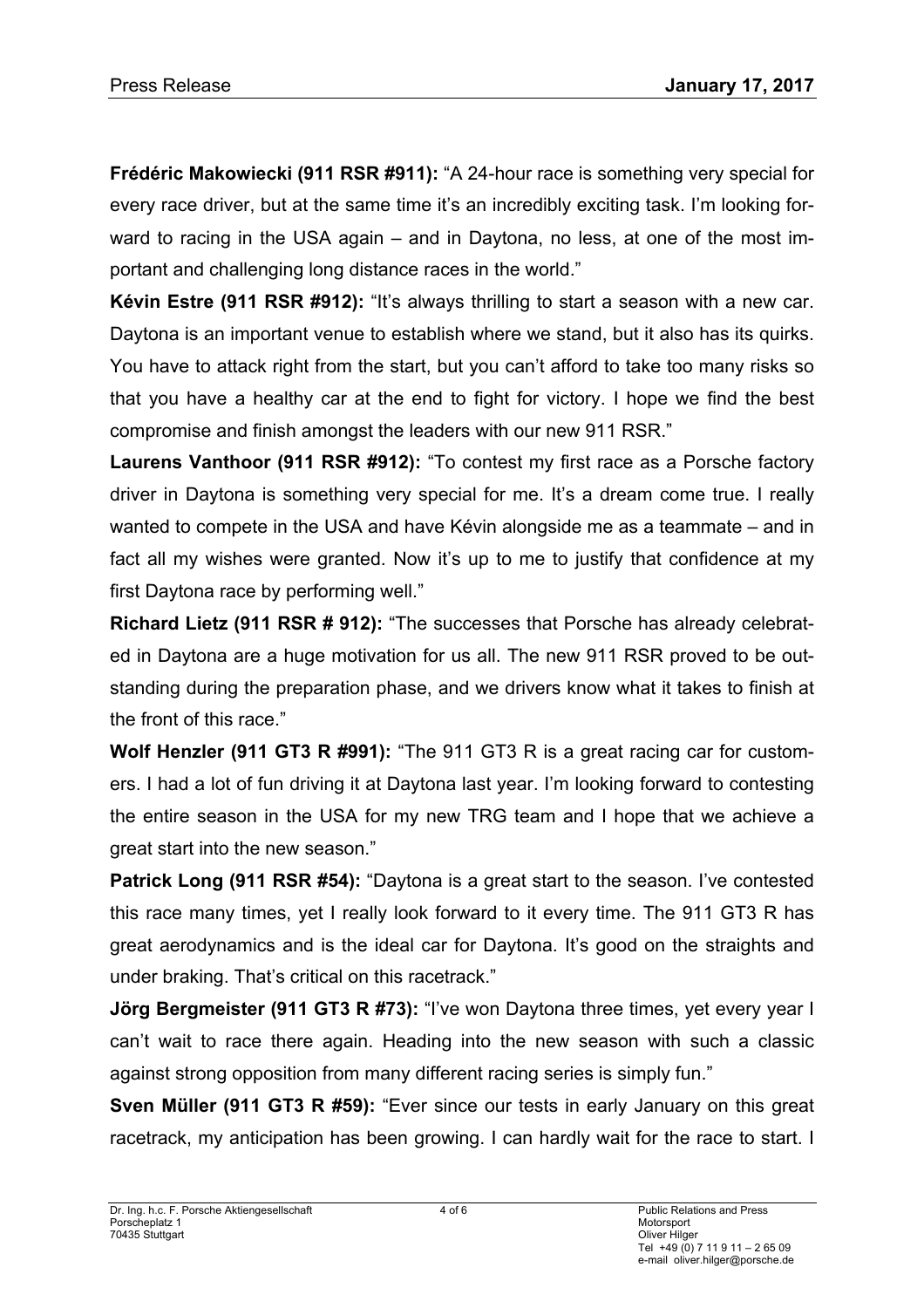learned a great deal at my first Daytona race last year. I hope I can share these experiences with my teammates and we achieve a good result."

**Matteo Cairoli (911 GT3 R #59):** "It's fantastic that Porsche gives me the chance to compete at Daytona. This has been a lifelong dream. It will undoubtedly be one of the most interesting and exciting experiences of my career so far."

**Michael Christensen (911 GT3 R #28):** "Daytona is a great race and a real highlight to kick off the season. You never really have much time to prepare because the previous season usually finishes late in the year. In this respect, Daytona is always a difficult race. It's a real classic that every race driver definitely wants to win."

### **This is the IMSA SportsCar Championship**

The IMSA SportsCar Championship is a sports car race series contested in the USA and Canada, which was run in 2014 for the first time. The series was formed from the merger of the American Le Mans Series and the Grand-Am Series. Sports prototypes and sports cars start in four different classes: GTLM (GT Le Mans), GTD (GT Daytona), P (Prototype) and PC (Prototype Challenge). The Porsche 911 RSR runs in the GTLM class, with the new Porsche 911 GT3 R contesting the GTD class.